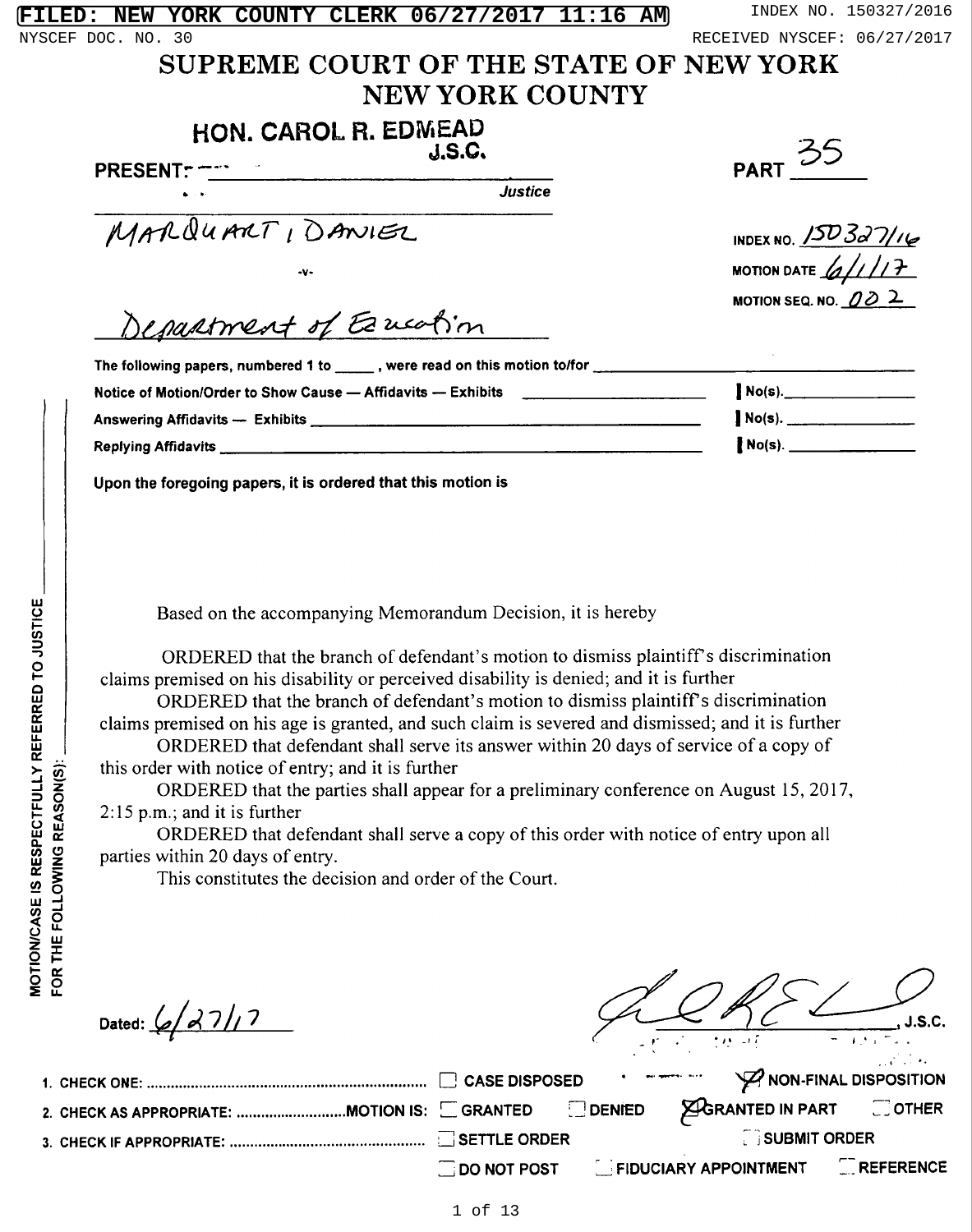#### **YORK COUNTY CLERK 06/27/2017** 11:16 АM NEW

NYSCEF DOC. NO. 30

INDEX NO. 150327/2016 RECEIVED NYSCEF: 06/27/2017

SUPREME COURT OF THE STATE OF NEW YORK **COUNTY OF NEW YORK: PART 35** 

----------------------

DANIEL MARQUART,

## Plaintiff,

-against-

Index No. 150327/16

Motion Seq. 002

THE DEPARTMENT OF EDUCATION OF THE CITY OF NEW YORK, AND THE BOARD OF EDUCATION OF THE CITY SCHOOL DISTRICT OF THE CITY OF NEW YORK,

Defendant.

CAROL R. EDMEAD, J.S.C.:

# **MEMORANDUM DECISION**

-------X

In this action alleging hostile work environment, and disparate treatment based on disability and age, defendant Department of Education of the New York City/Board of Education of the City School District of the City of New York ("DOE" or "defendant"), now moves to dismiss the complaint pursuant to CPLR 3211(1)(7) for failure to state a cause of action.

### **Factual Background**

According to the Amended Complaint, plaintiff Daniel Marquart ("plaintiff") a 51-yearold Guidance Counselor who suffers from sleep apnea, has been employed by the DOE as a Guidance Counselor for 18 years. Plaintiff brought in a Doctor's note in January 2015, and advised Assistant Principal Mariola Kolodziej ("AP Kolodziej"), and Principal Rosa Nieves ("Principal Nieves") of his condition.

Although plaintiff performed his responsibilities in an exemplary manner, plaintiff received "biased letters" dated February 10, 2015, April 14, 2014, and April 20, 2015.

The February 10, 2015 letter referenced a meeting he had on January 15, 2015 with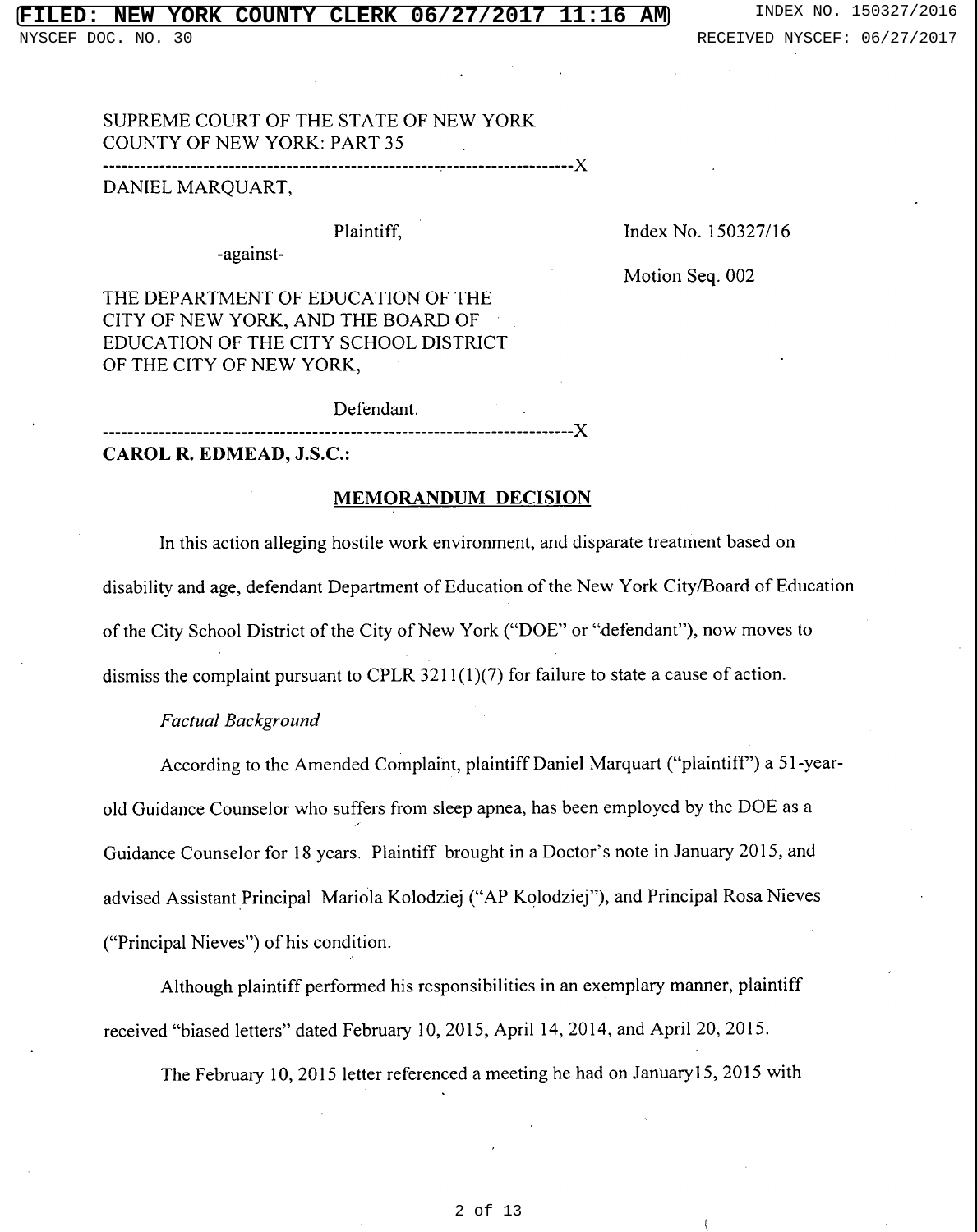Principal Nieves and AP Kolodziej as to his helping two students with their college applications. DOE's failure to provide plaintiff with an office made it difficult to counsel people due to the lack of privacy, and caused plaintiff to seek permission from teachers to use their classrooms.

The April 14, 2015 letter referenced a meeting with Principal Nieves, AP Kolodziej and the union representative, Sybil Smith (the "Union Representative") concerning plaintiff's absences and lateness from September of 2014 to March 2015. Plaintiff explained that he was late in January and February due to snow storms which blocked his driveway and that seven of his absences were excused due to illness substantiated with medical documentation.

A March 24, 2015 letter from Principal Nieves to HR Connect Medical Administration requesting a medical evaluation of plaintiff falsely stated that plaintiff was sleeping during counseling sessions which "prevents him from meeting IEP mandates," parent meetings, during professional development activities. Plaintiff claims that on April 27, 2015, HR Connect Medical, Leaves & Records Administration & School Medical Inspector found him fit for duty.

Plaintiff claims that these letters were an attempt to tarnish his professional reputation and "paper" his file.

By letter dated April 30, 2015, plaintiff was informed that he was derelict of his duties as a counselor for arriving late and leaving early and not seeing one of his students with the correct mandate on the IEP. Plaintiff explained that the student has an individual mandate but prefers to be in a group. Plaintiff was also accused that he was only seeing four students for 30 minutes instead of 40 minutes, even though plaintiff conducted 40-minute session counseling sessions from 8:20-9:00, and on occasion, had to wait for a student who was running late.

Plaintiff alleges that Debrah Rosenhaus (early/ mid 30s) ("Ms. Rosenhaus") and Robert

 $\overline{2}$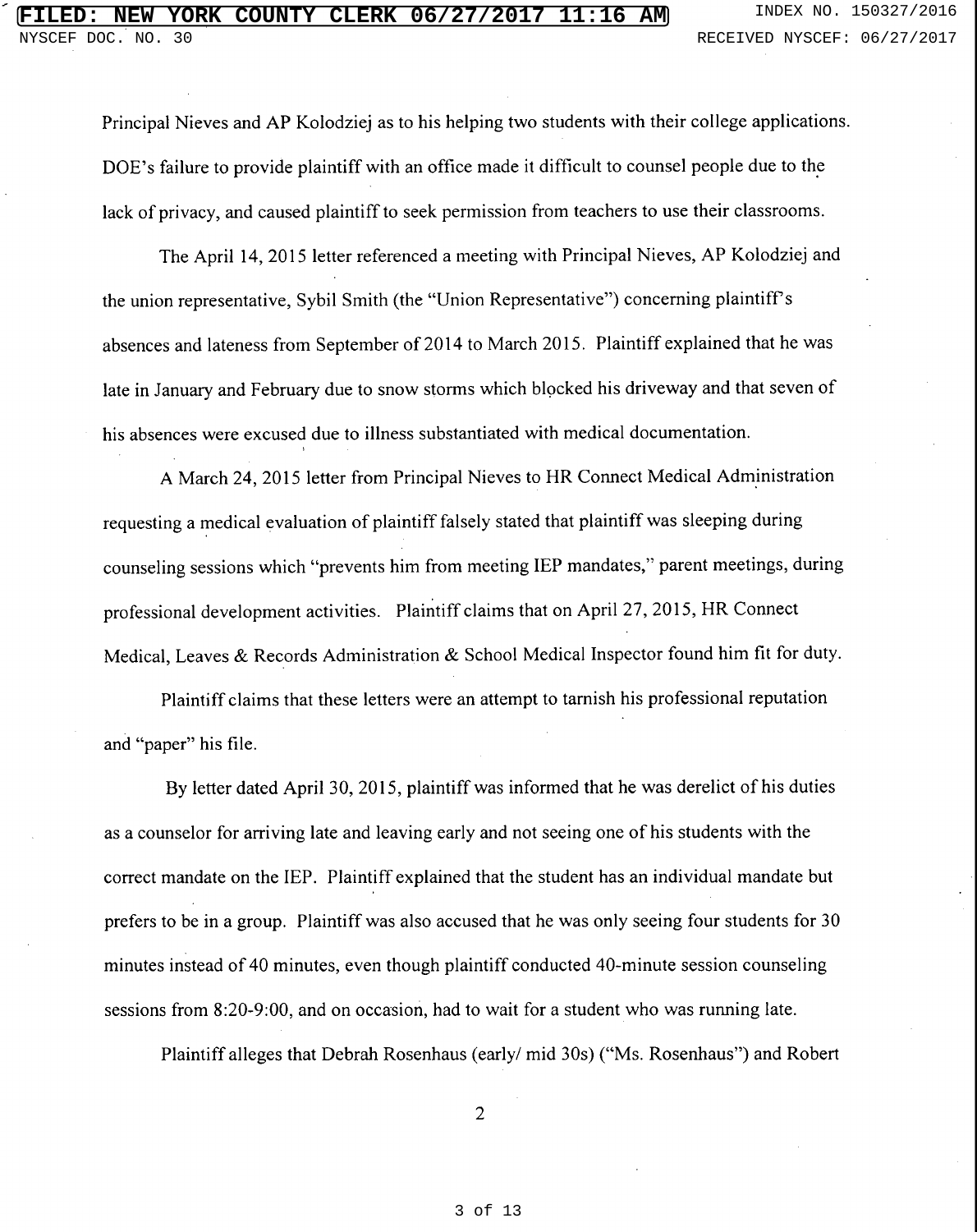Sanchez (mid-40s) ("Mr. Sanchez") were guidance counselors in the main building and had almost identical responsibilities to plaintiff but had caseloads of about 45 to 50 cases, while plaintiff had case load of about 65 cases. Plaintiff was allegedly given a substantially greater caseload than those similarly-situated younger guidance counselors in order to increase the stress and compel him to retire.

In addition, plaintiff received an unsatisfactory annual performance review for the 2014-2015 school year in June 2015. The consequences of a U rating which can be considered adverse employment actions are: (a) being removed from "per session" (i.e. extracurricular) paid positions; (b) being barred from applying for per session positions for five years; (c)inability to work in summer school; (d) lost income, including inability to move up a salary step; (e) reduced pension benefits; (f) inability to transfer within the school district; and (g) damaged professional reputations and stymied careers. The performance evaluation was substantially untrue and biased due to plaintiff's age, disability and perceived disability. Plaintiff had previously worked per session but could no longer work per session. This caused him to lose income and negatively impacted his pension.

Plaintiff requested an assignment for the upcoming 2015-2016 school year to return to the main site but despite his seniority was deliberately assigned to Lehman College, to force plaintiff to retire due to transportation issues. In contrast, younger and non-disabled individuals, such as Ms. Rosenhaus and Mr. Sanchez with less seniority was assigned to the main site. And, the U rating directly impacted plaintiff because he wanted to transfer out of the school and could no longer do it.

Plaintiff alleges that DOE's discriminatory actions were based on his disability and age in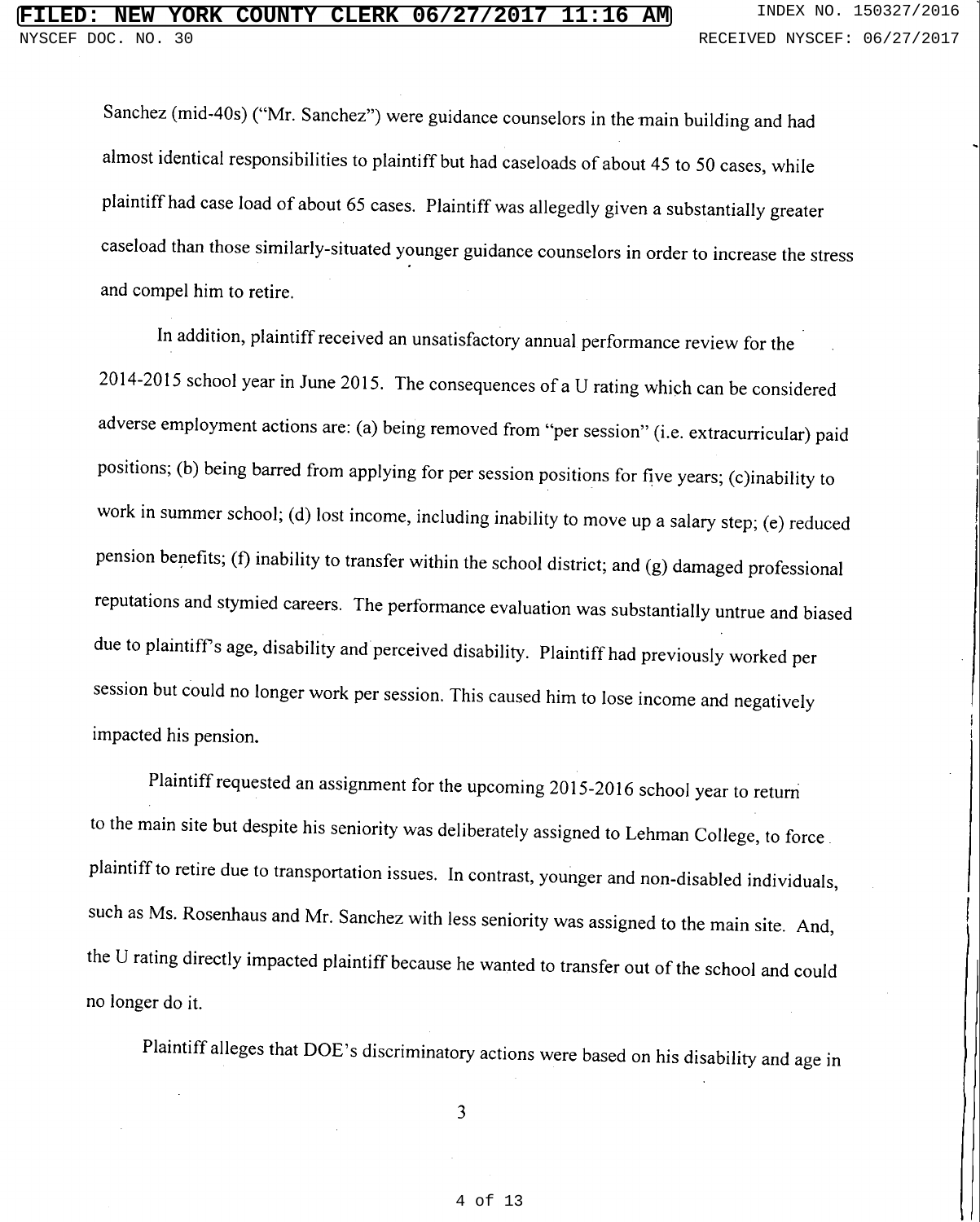violation of New York City Human Rights Law, NYC Admin. Code § 8-107.

In support of dismissal, the DOE argues that plaintiff failed to allege any facts indicating that he suffered or experienced an adverse employment action at any time, or that the complained-of acts were improperly motivated by his age, disability, or perceived disability. And, plaintiff cannot establish that he was subjected to a hostile work environment. Specifically, plaintiff failed to allege any fact connecting any alleged actions taken against him with a protected characteristic. Nor has plaintiff alleged any facts in support of his claims of discriminatory animus.

In opposition, plaintiff maintains that under a liberal interpretation of the City Human Rights Law, and a liberal reading of his complaint, he suffered an adverse employment action under circumstances from which a discriminatory intent may be inferred. As a result of the various adverse employment actions alleged, plaintiff lost income and his pension benefits have been reduced. Plaintiff also alleged sufficient facts indicating hostile work environment under circumstances from which a discriminatory intent may be inferred. Plaintiff did not have any significant employment issues until he submitted his doctor's note regarding his sleep apnea.

In reply, the DOE maintains that none of the facts alleged constitute adverse actions. Further, plaintiff failed to cite any facts showing that any actions was motivated by discriminatory animus. Plaintiff also failed to allege facts regarding his alleged comparators, such as the complexity of cases assigned him and the purported younger employees, or the training and experience of the purported younger employees. Plaintiff did not request any reasonable accommodation or that any such request was denied. The out-out-state caselaw plaintiff cites to support his hostile work environment claim are inapplicable.

#### 5 of 13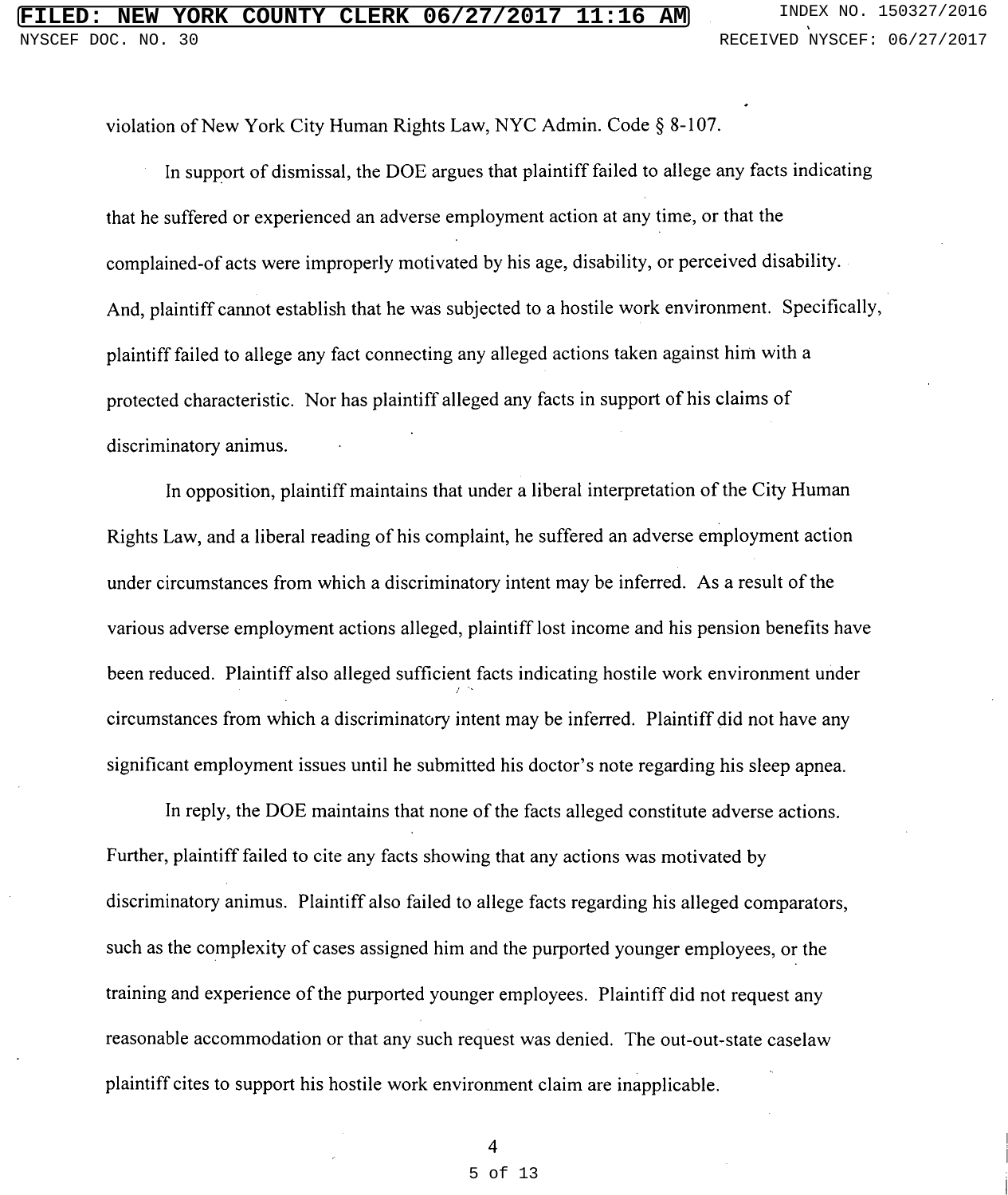### **Discussion**

In determining a motion to dismiss a complaint pursuant to CPLR  $\S 3211(a)(7)$ , the Court's role is deciding "whether the pleading states a cause of action, and if from its four corners factual allegations are discerned which taken together manifest any cause of action cognizable at law a motion for dismissal will fail" (African Diaspora Maritime Corp. v. Golden Gate Yacht Club, 109 A.D.3d 204, 968 NYS2d 459 [1st Dept 2013]; Siegmund Strauss, Inc. v. East 149th Realty Corp., 104 A.D.3d 401, 960 N.Y.S.2d 404 [1st Dept 2013]). On a motion to dismiss made pursuant to CPLR  $\S$  3211, the court must "accept the facts as alleged in the complaint as true, accord plaintiffs "the benefit of every possible favorable inference," and "determine only whether the facts as alleged fit into any cognizable legal theory" (Siegmund Strauss, Inc. v. East 149th Realty Corp., 104 A.D.3d 401, supra; Nonnon v. City of New York, 9 N.Y.3d 825 [2007]; Leon v Martinez, 84 N.Y.2d 83, 87-88, 614 N.Y.S.2d 972, 638 N.E.2d 511  $[1994]$ .

NYCHRL  $\S$  8-107(1)(a)(3) provides, in pertinent part, that:

"[i]t shall be an unlawful discriminatory practice:(a) For an employer or an employee or agent thereof, because of the actual or perceived age  $\dots$  disability  $\dots$  of any person:  $\dots$ (3) To discriminate against such person in compensation or in terms, conditions or privileges of employment.

This statute, as revised by the Local Civil Rights Restoration Act of 2005, is construed by courts more liberally than its state or federal counterparts (Zakrzewska v New School, 14 NY3d 469 [2010]; Williams v. N.Y.C. Housing Auth., 61 AD3d 62, 872 NYS2d 27 [1st Dept 2009]). Though the NYCHRL is to be interpreted independently, interpretations of similarly-worded State or federal provisions may be used as aids in interpretation only as "a floor below which the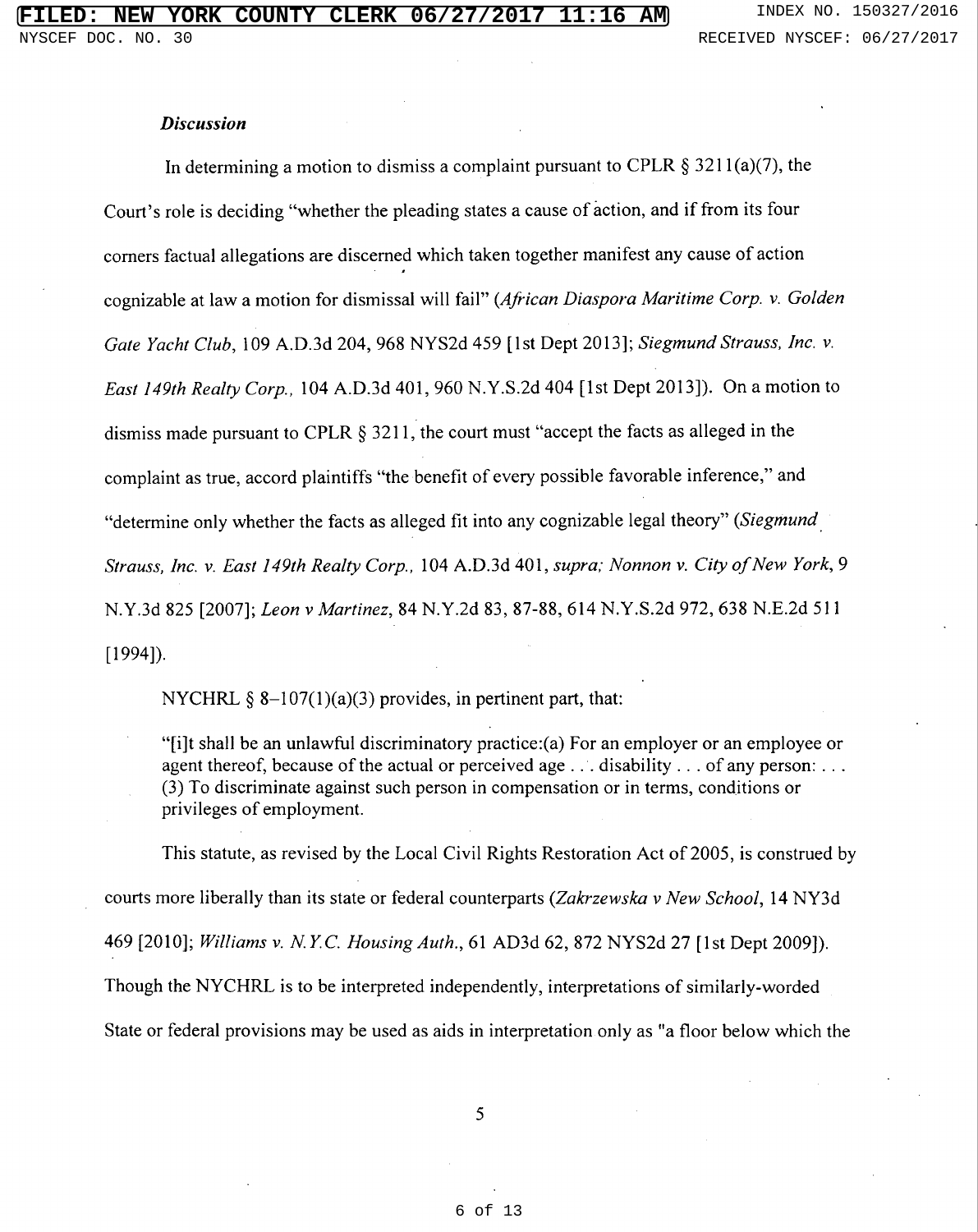City's Human Rights law cannot fall, rather than a ceiling above which the local law cannot rise", and only to the extent that those state or federal decisions may provide guidance as to the "uniquely broad and remedial" provisions of the local law (Williams, 61 AD3d at 66-67).

The NYCHRL is not, however, a "general civility code" (Williams, 61 AD3d at 79, citing Oncale v Sundowner Offshore Services, Inc., 523 US 75 [1998]).

Yet, it is uncontested that to state a claim under the NYCHRL, plaintiff must allege "(1) [he] is a member of a protected class; (2) [he] was qualified to hold the position; (3) [he] was terminated from employment or suffered another adverse employment action; and (4) the discharge or other adverse action occurred under circumstances giving rise to an inference of discrimination" (Melman v. Montefiore Medical Center, 98 A.D.3d 107, 946 N.Y.S.2d 27 [1st] Dept 2012]).

Here, there is no dispute that plaintiff sufficiently alleged his membership in protected classes based on his age and disability. Nor is there a dispute as to his initial qualifications for the position. The remaining two factors are, however, disputed.

"An adverse employment action is a materially adverse change in the terms and conditions of employment" (Mathirampuzha v. Potter, 548 F3d 70, 78 [2d Cir 2008]). Such action must be "more disruptive than a mere inconvenience or an alteration of job responsibilities" (Brown v City of Syracuse, 673 F3d 141, 150 [2d Cir 2012] quoting Joseph v. Leavitt, 465 F3d 87, 90 [2d Cir 2006]). "Examples of materially adverse employment actions include termination of employment, a demotion evidenced by a decrease in wage or salary, a less distinguished title, a material loss of benefits, significantly diminished material responsibilities, or other indices unique to a particular situation" (Feingold v N.Y., 366 F3d 138, 152 [2d Cir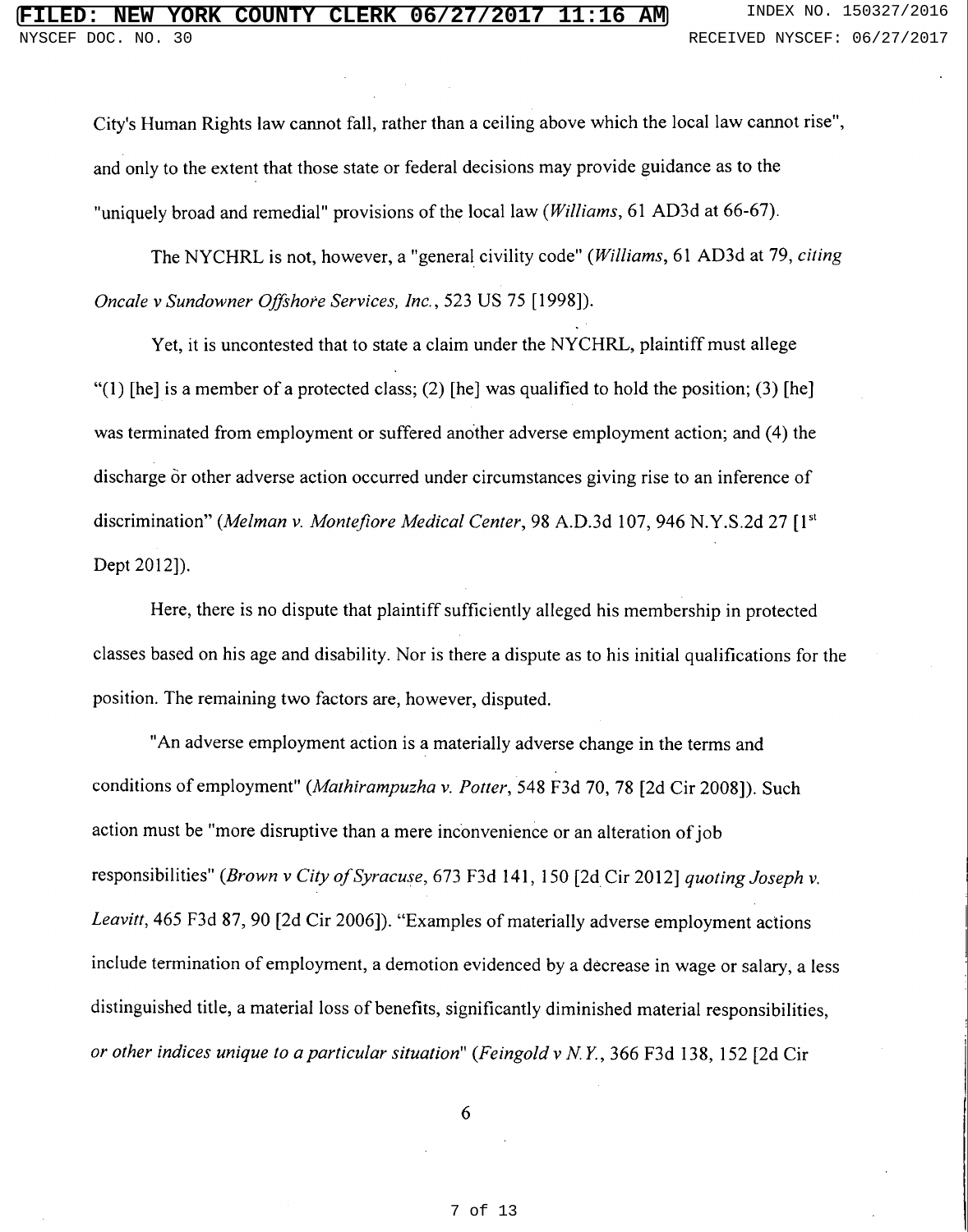2004]; Forrest v. Jewish Guild for the Blind, 3 N.Y.3d 295819 N.E.2d 998786 N.Y.S.2d 382  $[2004]$  (emphasis added)).

Assuming the truth of plaintiff's allegations at this juncture, as this Court must, the court finds that plaintiff's allegations that he received "U" Rating on his performance review, was given a larger caseload (than two other, younger employees), and was denied a transfer request, in total, sufficiently plead an adverse action in light of plaintiff's additional claims that such rating resulted in the consequence of  $(1)$  lost income and pension benefits from being barred from apply for "per session" work; and (2) lost income and pension benefits from due to being barred from a promotion (see Shapiro v. New York City Dep't of Educ., 561 F. Supp. 2d 413, 423 [SDNY 2008] ("teachers who received end-of-year 'U' ratings demonstrated a genuine issue of fact as to the existence of an adverse employment consequence, in part because the consequences of a 'U' rating included 'being removed from 'per session' (i.e. extracurricular) paid positions."); Mejia v Roosevelt Is. Med. Assoc., 95 AD3d 570, 572 [1st Dept 2012] ["reprimands and excessive scrutiny do not constitute adverse employment actions in the absence of other negative results such as a decrease in pay or being placed on probation" [emphasis added] citing Hall v. N.Y.C. Dept. of Transp., 701 F Supp 2d 318, 336 [EDNY 2010]).

Further, plaintiff's complaint sufficiently alleges circumstances giving rise to the inference of discrimination based on his disability or perceived disability, sleep apnea. Circumstances giving rise to the inference of discrimination include "actions or remarks made by decision makers that could be viewed as reflecting a discriminatory animus" and "preferential treatment given to employees outside the protected class" (Mejia v. Roosevelt Island Medical Associates, 31 Misc.3d 1206(A), 927 N.Y.S.2d 817 (Table) [Supreme Court, New York County

 $\tau$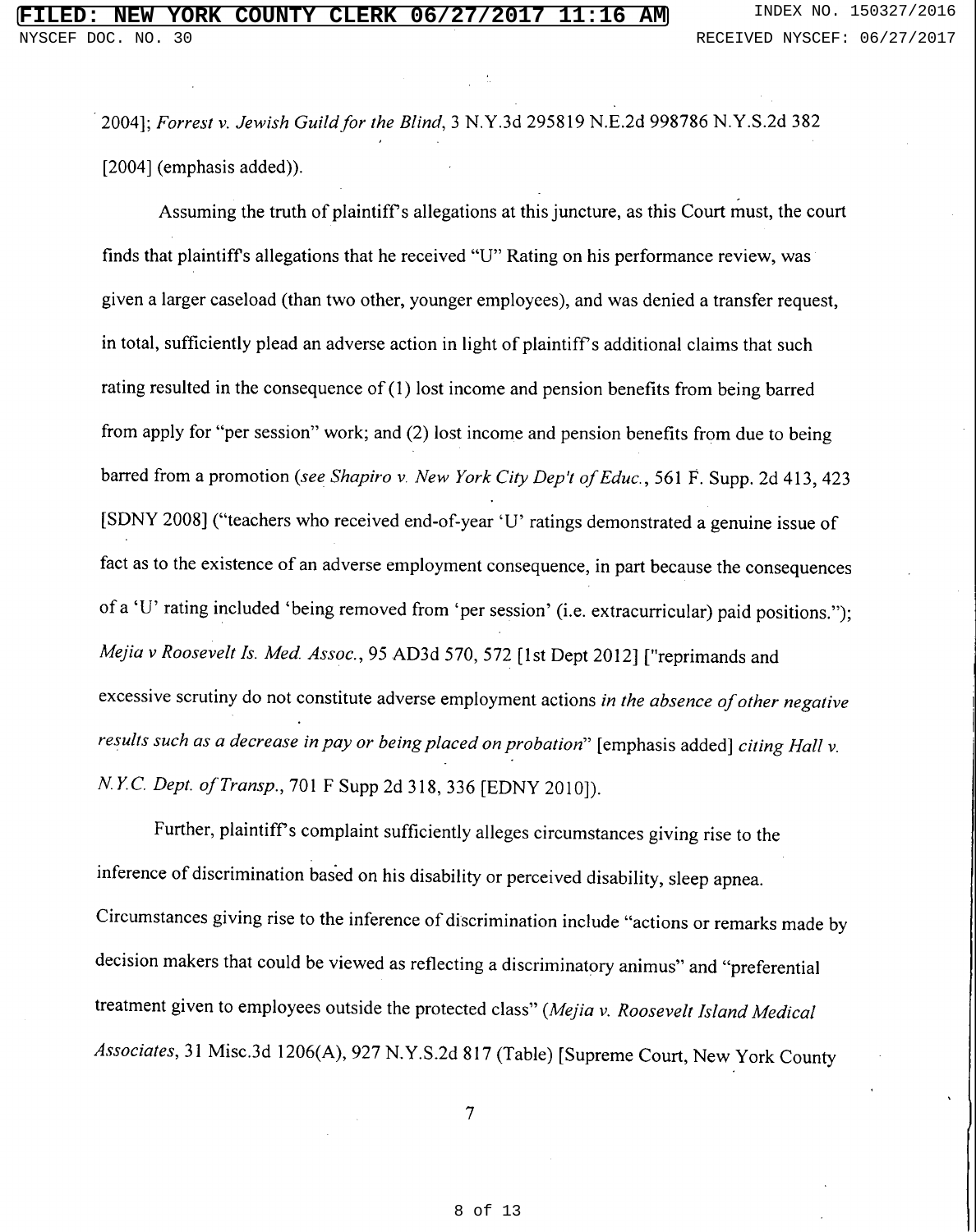2011] citing Chertkova v. Conn. Gen. Life Ins. Co., 92 F.3d 81 [2d Cir.1996] (see also, where under the less liberal standard applicable to the New York State Human Rights Law, Executive Law  $\S$  296(1)(a) "the complaint must allege that the plaintiff suffers a disability and that the disability caused the behavior for which the individual was terminated")). Here, plaintiff alleges that he suffered from sleep apnea, and that he experienced no issues at work *until after* informing Principal Nieves and AP Kolodziej of his sleep apnea condition. Further, plaintiff alleges that unlike his non-disabled counterparts, he was given a greater number of assignments to force him to retire; his non-disabled counterparts were also permitted to work at the "main" site.

The caselaw cited by defendant is distinguishable (cf. Akhtab v. BCBG Max Azria Group Inc., 2012 WL 1440393, 2012 N.Y. Slip Op. 31041(U) (Trial Order) [Supreme Court, New York County] (dismissing discrimination claim based on race and national origin where complaint consisted of bare conclusory statements, failed to identify plaintiff's national origin, and only incidentally refers to plaintiff as African-American); Lacourt v. Shenanigans Knits, Ltd., 2011 N.Y. Misc. LEXIS 4831, \*18; 2011 NY Slip Op 32662U, \*\*16, [Supreme Court, New York] County 2011] (dismissing claim for discrimination based on race or national origin where the complaint alleged that plaintiff "lost her job because of cancer" and thus, sets forth "no facts from which the court can infer that plaintiff was terminated, or subjected to any other adverse employment action, based upon her race or national origin"); Santiago v. The Dept. of Educ. of the City of New York, 2014 WL 978314 (N.Y.Sup.), 2014 N.Y. Slip Op. 30624(U) (Trial Order) [Supreme Court, Kings County] (dismissing discrimination claim where plaintiff's complaints "seem to center on being denied advancement and extra income opportunities as a result of the unsatisfactory rating. This does not constitute a "materially adverse change in the terms and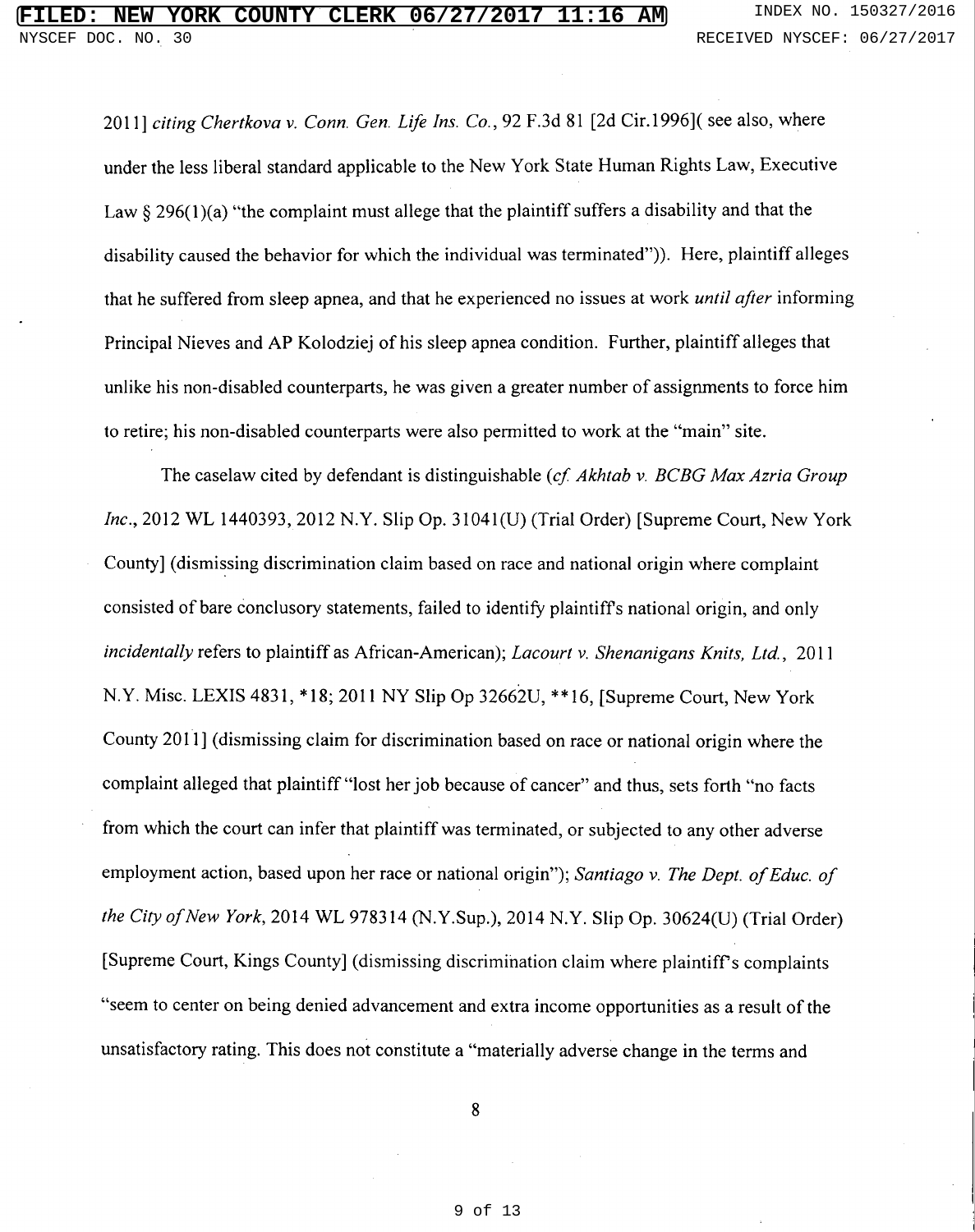conditions of an individual's employment," especially considering that, in the following school year of 2012-2013, Plaintiff received a satisfactory rating"); DuBois v. Brookdale Univ. Hosp. & Med. Ctr., 2004 N.Y. Misc. LEXIS 2981 [Supreme Court, New York County 2004] ("[d]isciplinary notices, threats of disciplinary action and excessive scrutiny do not constitute adverse employment actions in the absence of other negative results such as a decrease in pay or being placed on probation""); Peterson v City of New York, 120 A.D.3d 1328, 993 N.Y.S.2d 88 [2d Dept 2014] (finding that "the New York City Human Rights Law does not proscribe discrimination based upon a predisposing genetic characteristic"); Pierson v. New York City Department of Education, 2011 WL 6297955 (N.Y.Sup.), 2011 N.Y. Slip Op. 33161(U) (Trial Order) (applying summary judgment standard and finding that statements did not reference plaintiff's age or anything derogatory); Brook v Overseas Media, Inc., 69 A.D.3d 444, 893 N.Y.S.2d 37 [1<sup>st</sup> Dept 2010] (retaliatory discharge claim fails since "mere filing of a claim for workers' compensation is not a 'protected activity' within the meaning of that provision, because it does not constitute "opposing or complaining about unlawful discrimination")).

Further, contrary to defendant's contention, plaintiff relies on all of the allegations of his complaint, and cannot be said to have abandoned any claims at this juncture.

And, at this pleading stage, plaintiff need not establish his claims at this juncture.

However, plaintiff's mere reference to "younger" guidance counselors is insufficient to support his claim for age discrimination (see Whitfield-Ortiz v Department of Educ. of City of N.Y.; 116 A.D.3d 580, 984 N.Y.S.2d 327 [1st Dept 2014] (dismissing complaint as it "contains no allegations of any comments or references to plaintiff's age . . . made by any employee of defendants. Nor does it contain any factual allegations demonstrating that similarly situated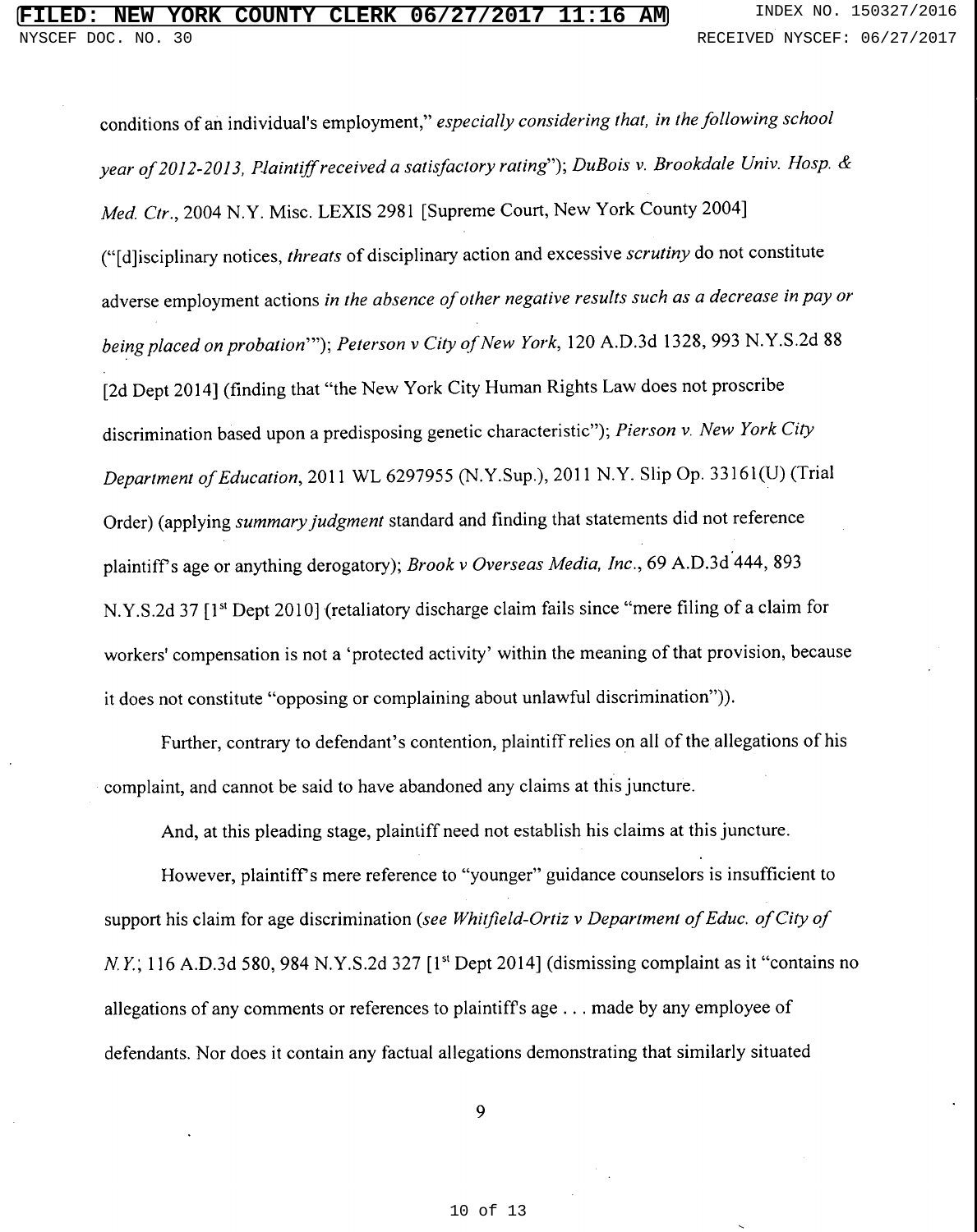individuals who did not share plaintiff's protected characteristics were treated more favorably than plaintiff); Askin v Department of Educ. of the City of N.Y., 110 A.D.3d 621, 973 N.Y.S.2d 629 [1<sup>st</sup> Dept 2013] (dismissing age discrimination claim where complaint "does not make any concrete factual allegation in support of that claim, other than that she was 54 years old and was treated adversely under the State law or less well under the City HRL")).

Thus, dismissal pursuant to CPLR 3211(a)(7) of plaintiff's discrimination claim based on disability is unwarranted, and warranted only as to plaintiff's discrimination claim based on age.

As to plaintiff's hostile work environment claim, to state a hostile work environment claim, plaintiff must allege that "the workplace was 'permeated with 'discriminatory intimidation, ridicule and insult' that [was] 'sufficiently severe or pervasive to alter the conditions of [her] employment" (Ferrer v. New York State Div. of Human Rights, 82 A.D.3d 431, 918 N.Y.S.2d 405 [1st Dept 2011] citing Harris v. Forklift Sys., 510 U.S. 17, 21, 114 S.Ct. 367, 126 L.Ed.2d 295 [1993] [citation omitted]). While "[I]solated remarks or occasional episodes of harassment will not support a finding of a hostile or abusive work environment," (Ferrer, at 431), "a single act can meet the threshold if, by itself, it can and does work a transformation of the plaintiff's workplace" (Camarda v City of New York, 2015 WL 5458000 [EDNY 2015] citing Howley v. Town of Stratford, 217 F3d 141, 154 [2d Cir 2000]).

Notably, the NYCHRL "does not impose a 'severe or pervasive' bar"; however, "a plaintiff must still link an adverse employment action to discriminatory motivation" (Camarda, 2015 WL 5458000, supra). It has been held that under the NYCHRL, liability for a hostile work environment claim is proven where a plaintiff shows that he or she was treated less well than other employees because of the relevant characteristic" (61 A.D.3d 62, 872 N.Y.S.2d 27 [1st Dept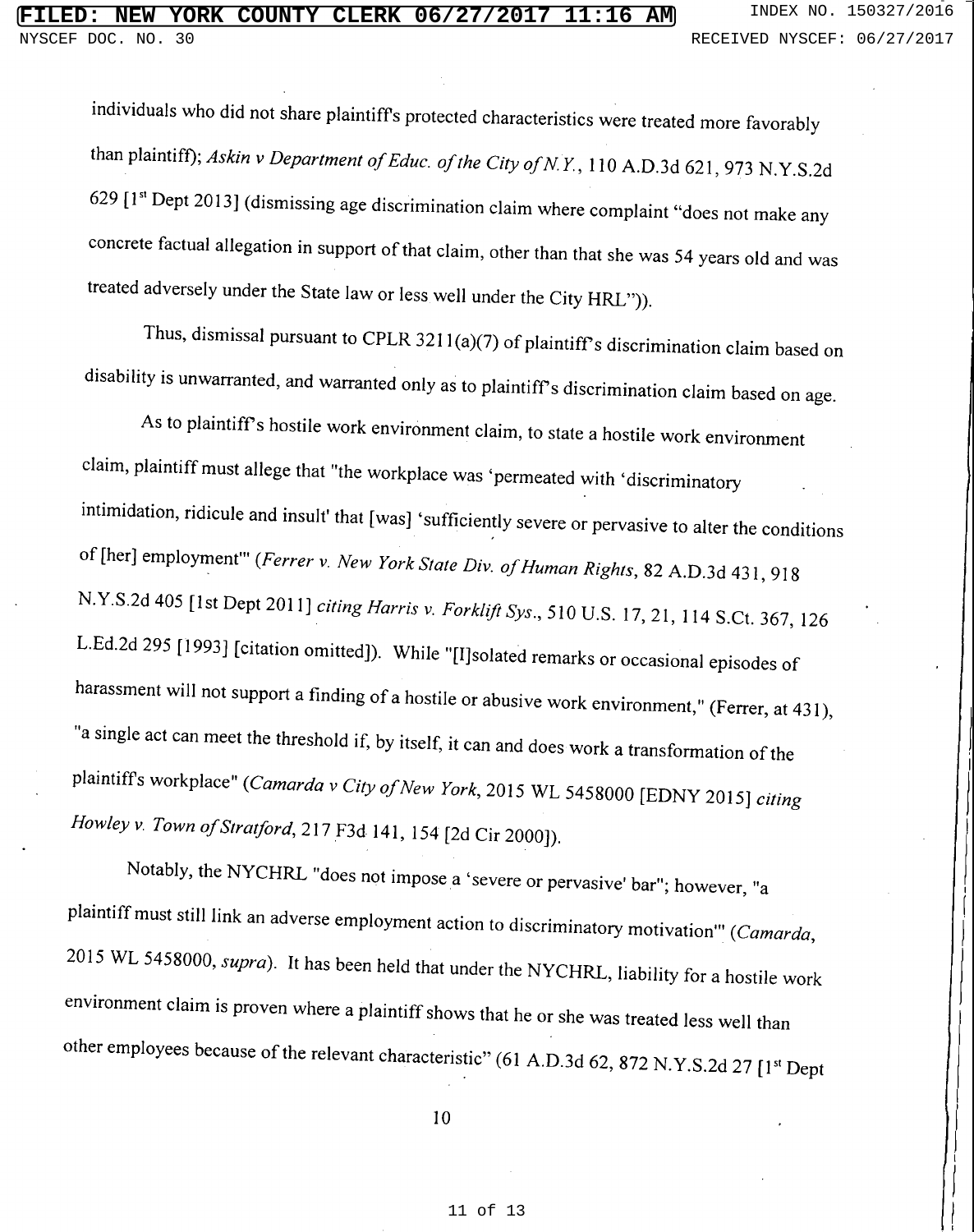2009]). Dismissal is appropriate only in a "truly insubstantial case" where a defendant's behavior cannot be said to fall within the "broad range of conduct that falls between 'severe and pervasive' on the one hand and a 'petty slight or trivial inconvenience' on the other" (Hernandez, 103 AD3d at 114-15, citing Williams, 61 AD3d at 80, fn 30 ["one can easily imagine a single comment that objectifies women being made in circumstances where that comment would, for example, signal views about the role of women in the workplace and be actionable"]).

Recognizing that "questions of 'severity' and 'pervasiveness' are applicable to consideration of the scope of permissible damages, but not to the question of underlying liability" (Hernandez v. Kaisman, 103 A.D.3d 106, 957 N.Y.S.2d 53 [1<sup>st</sup> Dept 2012]; Farrugia v. North Shore University Hosp., 13 Misc.3d 740, 820 N.Y.S.2d 718 [Supreme Court, New York County 2006] ("liability should be determined by the existence of unequal treatment and questions of severity and frequency reserved for consideration of damages")).

Here, plaintiff alleged facts sufficient to state a claim for hostile work environment based on his disability or perceived disability. Thus, dismissal of this claim premised on his disability or perceived disability is unwarranted.

#### Conclusion

Based on the foregoing, it is hereby

ORDERED that the branch of defendant's motion to dismiss plaintiff's discrimination claims premised on his disability or perceived disability is denied; and it is further

ORDERED that the branch of defendant's motion to dismiss plaintiff's discrimination claims premised on his age is granted, and such claim is severed and dismissed; and it is further

ORDERED that defendant shall serve its answer within 20 days of service of a copy of